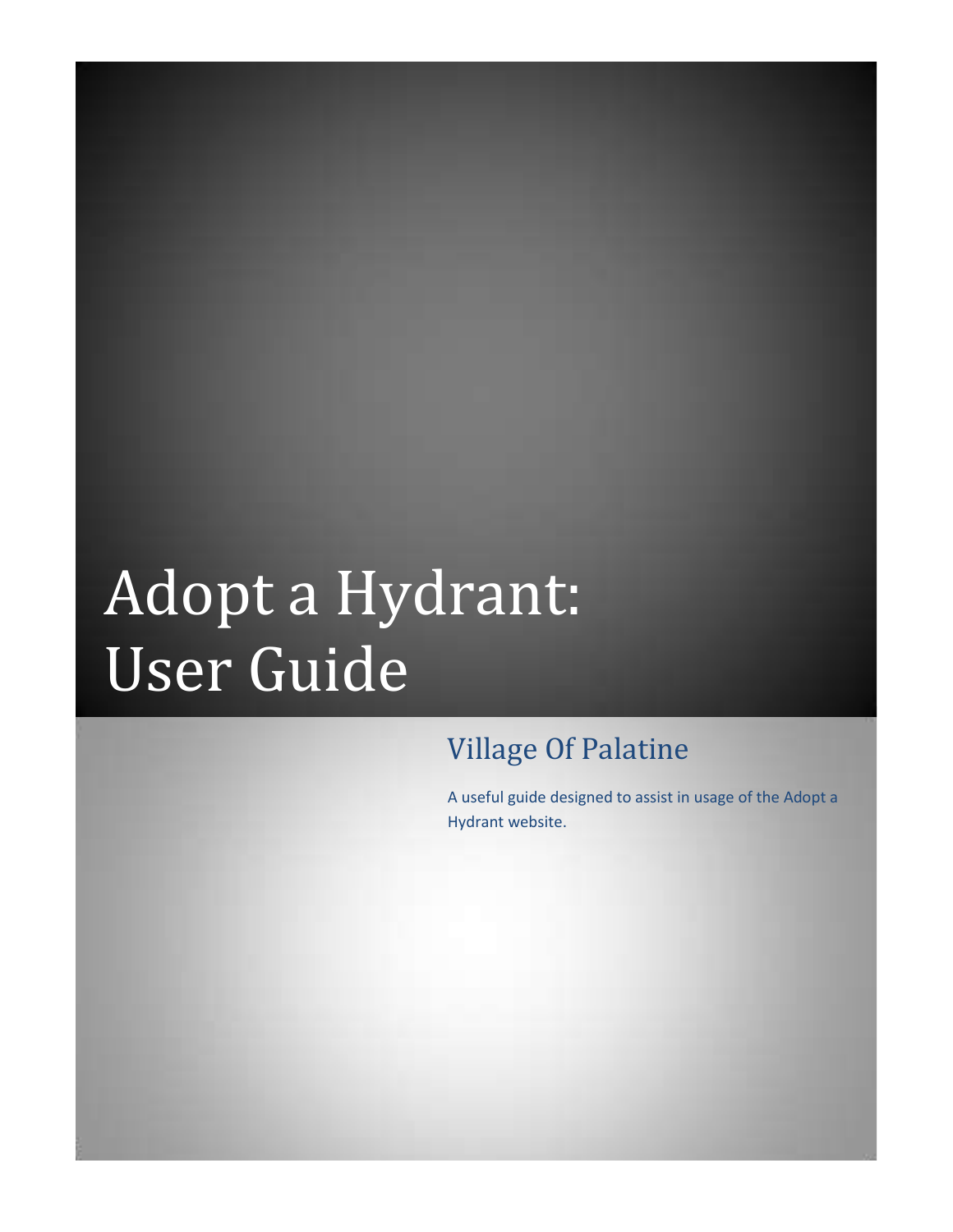## **Registering and logging into Your Account:**

Before you can even begin to use the Adopt a Hydrant website, you will need to know how to register an account:

**1)** First, enter the address into the address bar at the top of your browser; it should look something like the image below. Alternatively, you can simply [click here.](http://adoptahydrant.palatine.il.us/)

| to 'i' http://adoptahydrant.palatine.il.us/                                                                                                                                                                                                                                                                                                          |                                                                                                  |
|------------------------------------------------------------------------------------------------------------------------------------------------------------------------------------------------------------------------------------------------------------------------------------------------------------------------------------------------------|--------------------------------------------------------------------------------------------------|
| 2) Next it is time to create your account; this is<br>done in an interface located on the left side of<br>the screen. You will need to enter a valid e-<br>mail address, your name, your organization (if<br>applicable), and your phone number(s). You<br>will then need to choose a password. The<br>interface will look similar to the one on the | Email address a<br>I haven't signed up yet<br>I've already signed up<br>Name (visible to others) |
| right.<br>Tip: The best passwords are ones that you can<br>easily remember, but are hard for someone<br>else to guess. Don't worry about using fancy<br>characters, just try a simple phrase.                                                                                                                                                        | Organization (visible to others)<br>Home phone number a                                          |
| If you've already registered you can click the<br>"I've already signed up" button to log into<br>your account.                                                                                                                                                                                                                                       | 617-555-1212<br>Mobile phone number a<br>857-555-1212                                            |
| Email address a<br>I haven't signed up yet<br>I've already signed up<br>Password a                                                                                                                                                                                                                                                                   | Choose a password a<br>Sign up                                                                   |
| and the state of the state of the                                                                                                                                                                                                                                                                                                                    |                                                                                                  |

 $\blacksquare$  Stay signed in

**3)** Once you have registered you should automatically log in; if for some reason you do not, simply enter your credentials into the login screen for the account you just made.